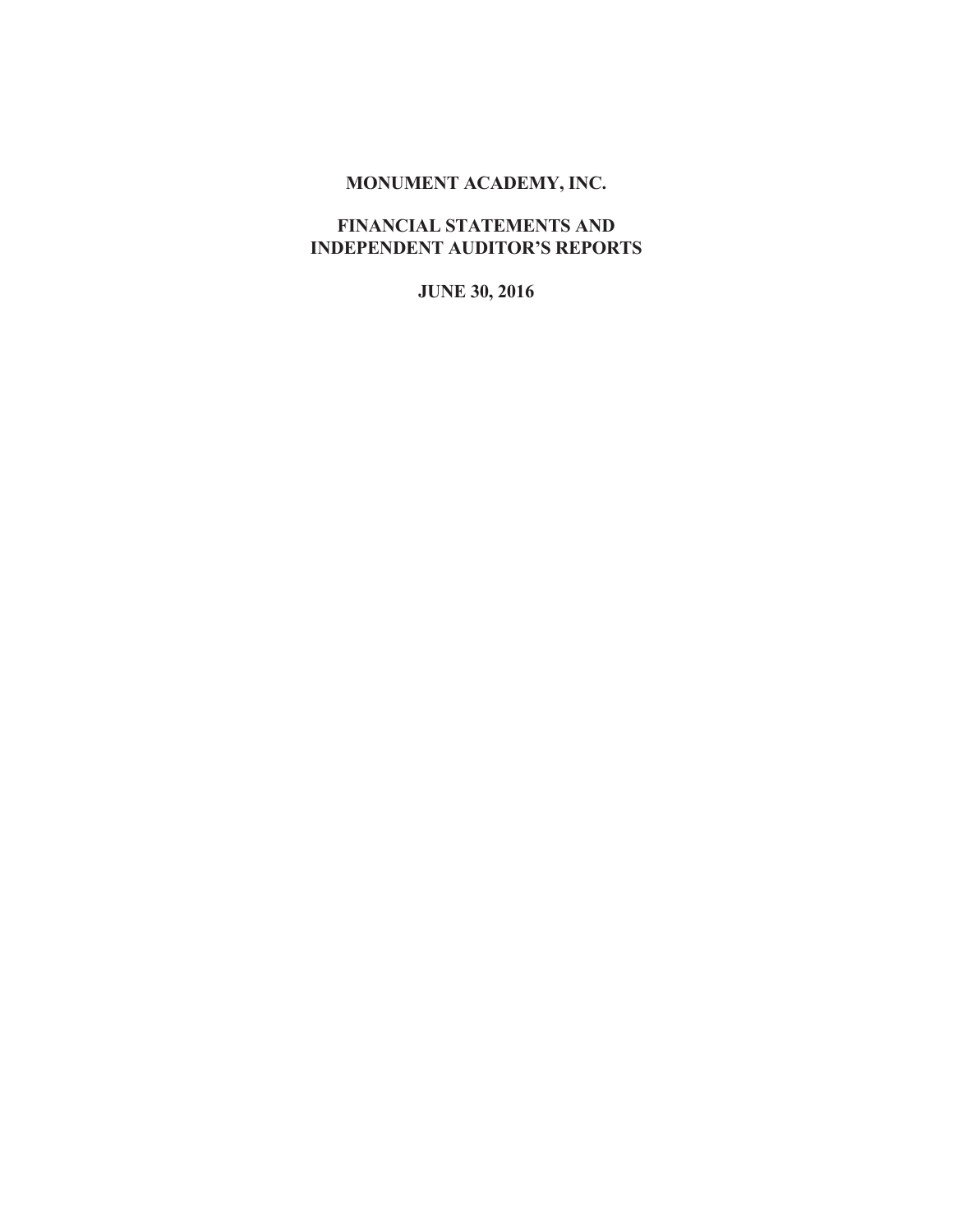## **TABLE OF CONTENTS**

| <b>INDEPENDENT AUDITOR'S REPORT</b>                                                                                                                                                                                         | $1 - 2$        |
|-----------------------------------------------------------------------------------------------------------------------------------------------------------------------------------------------------------------------------|----------------|
| <b>FINANCIAL STATEMENTS</b>                                                                                                                                                                                                 |                |
| <b>Statement of Financial Position</b>                                                                                                                                                                                      | 3              |
| <b>Statement of Activities</b>                                                                                                                                                                                              | $\overline{4}$ |
| <b>Statement of Functional Expenses</b>                                                                                                                                                                                     | 5              |
| <b>Statement of Cash Flows</b>                                                                                                                                                                                              | 6              |
| Notes to the Financial Statements                                                                                                                                                                                           | $7 - 11$       |
| Independent Auditor's Report on Internal Control Over<br>Financial Reporting and on Compliance and Other Matters<br>Based on an Audit of Financial Statements Performed in<br>Accordance with Government Auditing Standards | $12 - 13$      |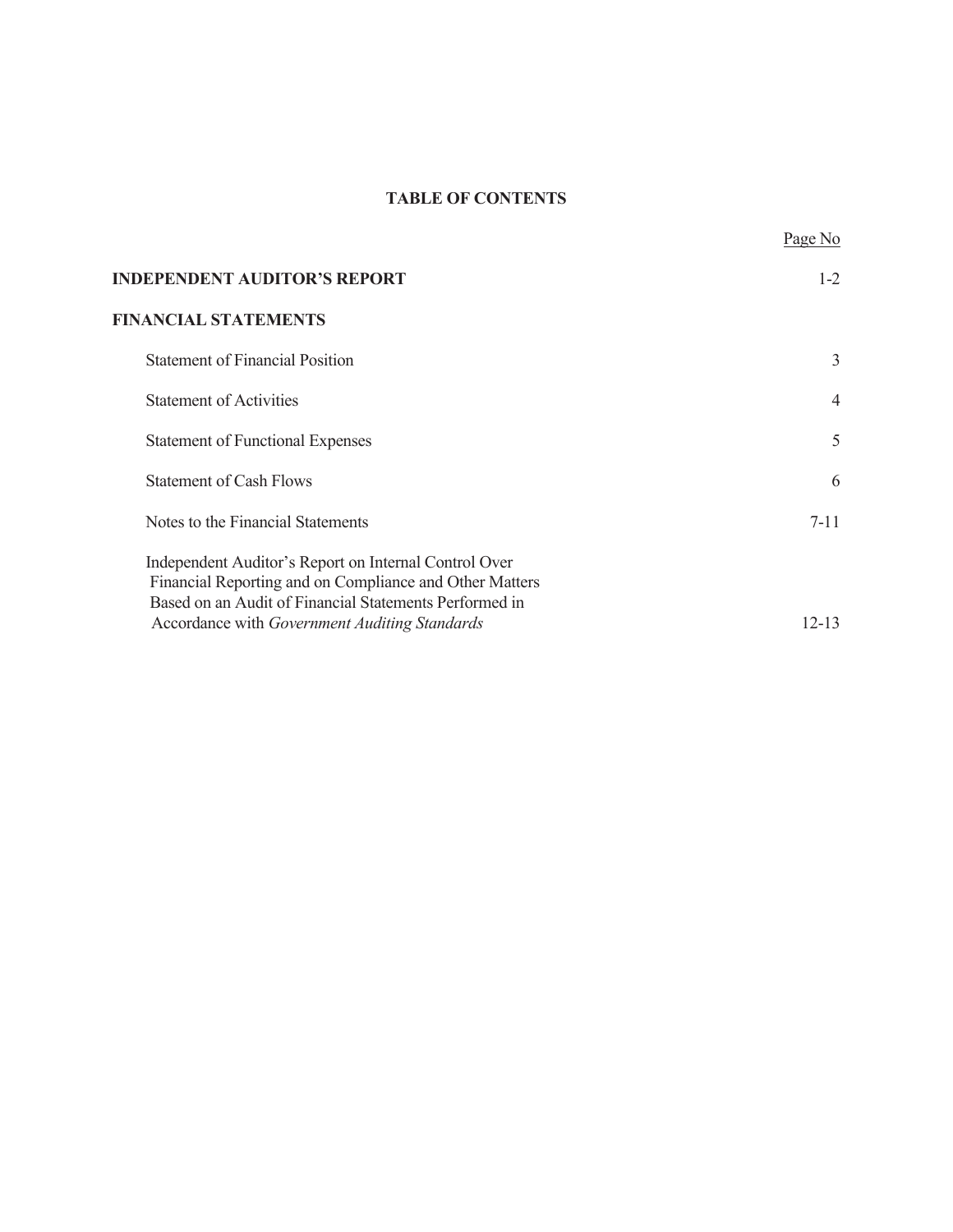

1730 Rhode Island Avenue, NW Suite 800 Washington, DC 20036 (202) 296-3306 Fax: (202) 296-0059

## Independent Auditor's Report

The Board of Trustees Monument Academy, Inc. Washington, DC

## **Report on the Financial Statements**

We have audited the accompanying financial statements of Monument Academy, Inc., which comprise the statement of financial position as of June 30, 2016, and the related statements of activities, functional expenses, and cash flows for the year then ended, and the related notes to the financial statements.

## **Management's Responsibility for the Financial Statements**

Management is responsible for the preparation and fair presentation of these financial statements in accordance with accounting principles generally accepted in the United States of America; this includes the design, implementation, and maintenance of internal control relevant to the preparation and fair presentation of financial statements that are free from material misstatement, whether due to fraud or error.

## **Auditor's Responsibility**

Our responsibility is to express an opinion on these financial statements based on our audit. We conducted our audit in accordance with auditing standards generally accepted in the United States of America and the standards applicable to financial audits contained in *Government Auditing Standards,* issued by the Comptroller General of the United States. Those standards require that we plan and perform the audit to obtain reasonable assurance about whether the financial statements are free from material misstatement.

An audit involves performing procedures to obtain audit evidence about the amounts and disclosures in the financial statements. The procedures selected depend on the auditor's judgment, including the assessment of the risks of material misstatement of the financial statements, whether due to fraud or error. In making those risk assessments, the auditor considers internal control relevant to the entity's preparation and fair presentation of the financial statements in order to design audit procedures that are appropriate in the circumstances, but not for the purpose of expressing an opinion on the effectiveness of the entity's internal control. Accordingly, we express no such opinion. An audit also includes evaluating the appropriateness of accounting policies used and the reasonableness of significant accounting estimates made by management, as well as evaluating the overall presentation of the financial statements.

We believe that the audit evidence we have obtained is sufficient and appropriate to provide a basis for our audit opinion.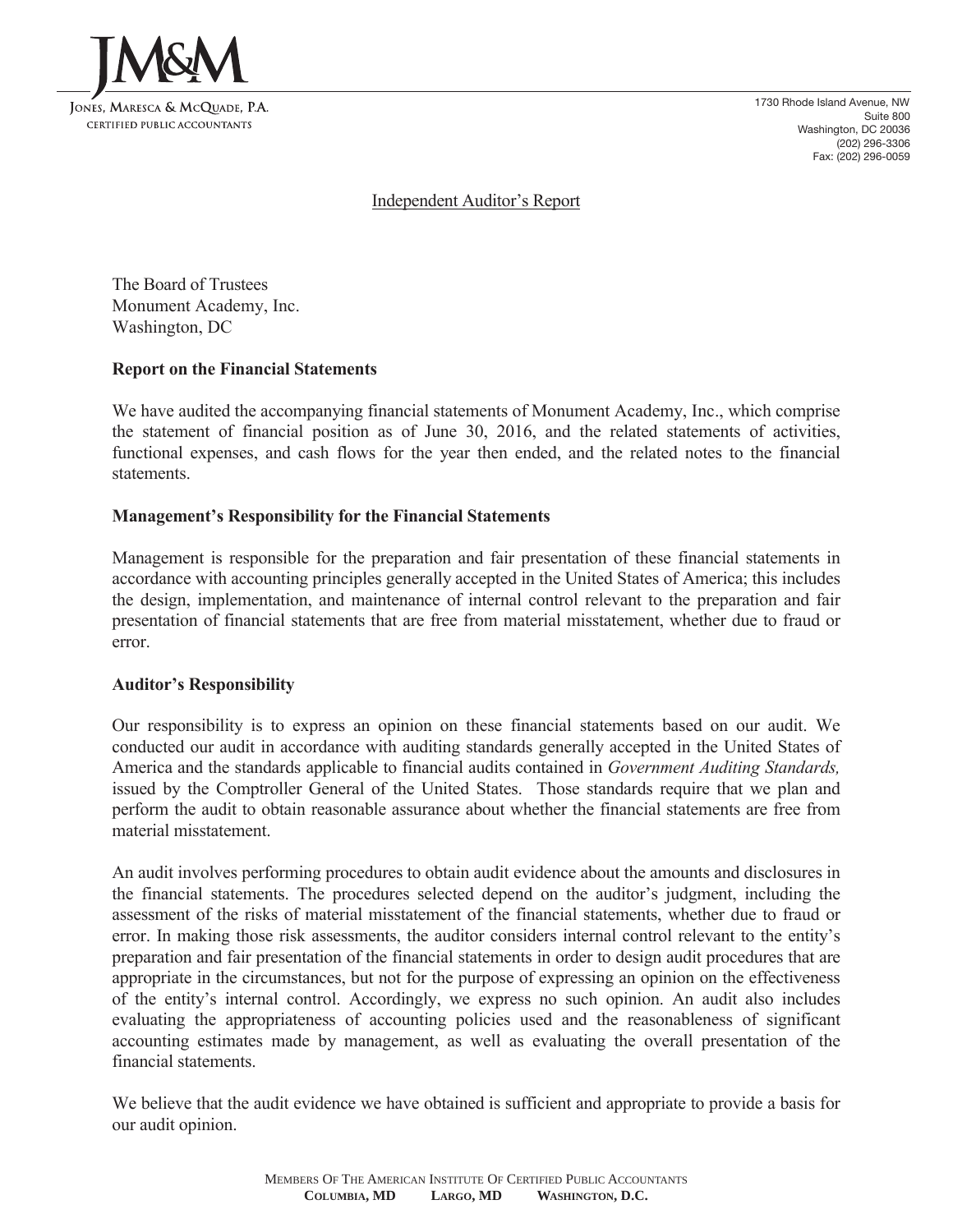Monument Academy, Inc. Independent Auditor's Report Page 2

## **Opinion**

In our opinion, the financial statements referred to above present fairly, in all material respects, the financial position of Monument Academy, Inc. as of June 30, 2016, and the changes in its net assets and its cash flows for the year then ended in accordance with accounting principles generally accepted in the United States of America.

## **Other Matters**

## **Other Reporting Required by** *Government Auditing Standards*

In accordance with *Government Auditing Standards*, we have also issued our report dated November 16, 2016, on our consideration of Monument Academy, Inc.'s internal control over financial reporting and on our tests of its compliance with certain provisions of laws, regulations, contracts, and grant agreements and other matters. The purpose of that report is to describe the scope of our testing of internal control over financial reporting and compliance and the results of that testing, and not to provide an opinion on internal control over financial reporting or on compliance. That report is an integral part of an audit performed in accordance with *Government Auditing Standards* in considering Monument Academy, Inc.'s internal control over financial reporting and compliance.

Jam Marine & Mc Quade PA

Washington, DC November 16, 2016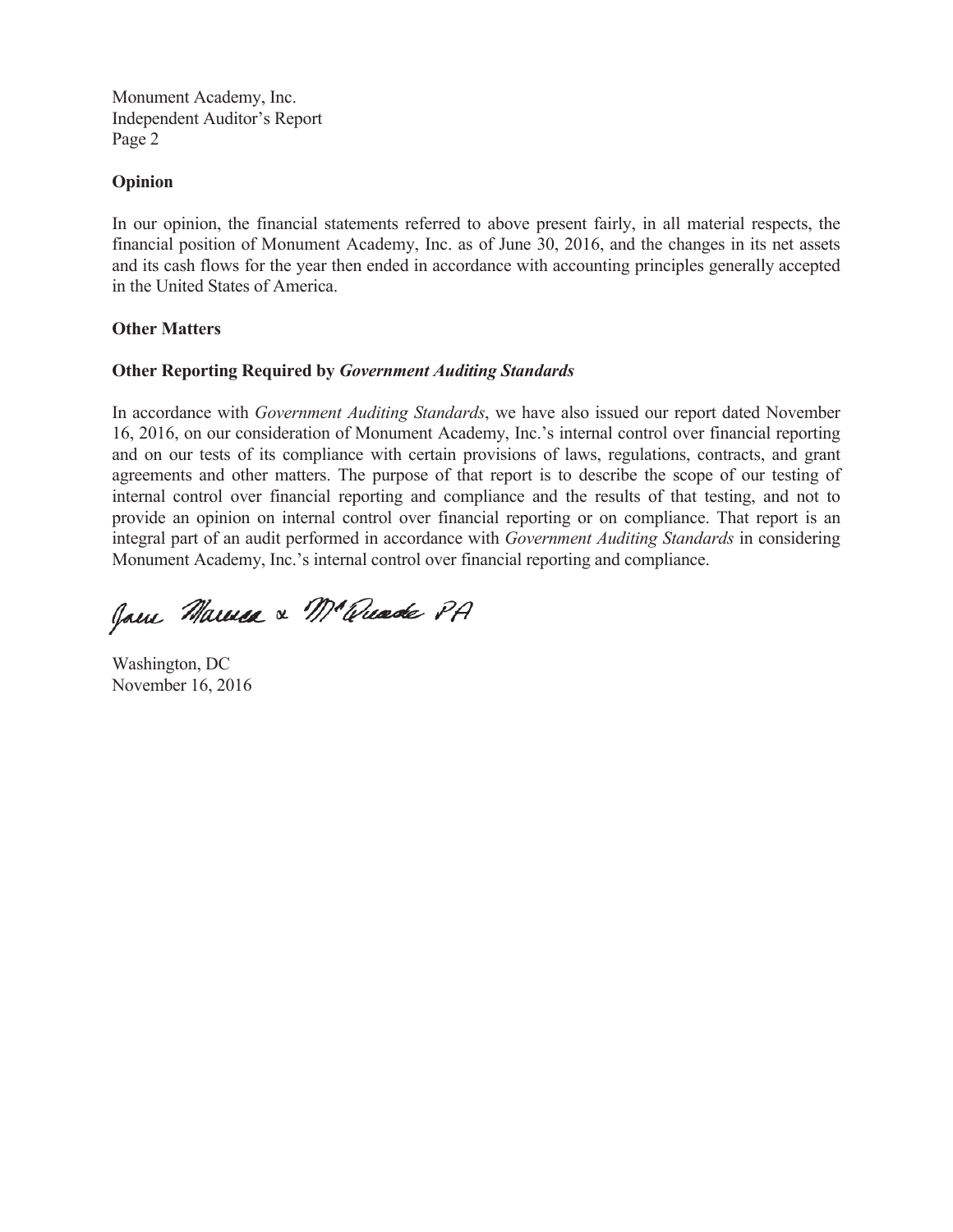# **MONUMENT ACADEMY, INC. STATEMENT OF FINANCIAL POSITION JUNE 30, 2016**

## **ASSETS**

| <b>CURRENT ASSETS</b>                              |               |         |
|----------------------------------------------------|---------------|---------|
| Cash                                               | \$            | 551,468 |
| Grants receivable                                  |               | 50,634  |
| Accounts receivable                                |               | 91,846  |
| Prepaid expenses                                   |               | 19,743  |
| <b>Total Current Assets</b>                        |               | 713,691 |
| <b>OTHER ASSETS</b>                                |               |         |
| Property and equipment, net                        |               | 107,681 |
| Security deposits                                  |               | 6,395   |
| <b>Total Other Assets</b>                          |               | 114,076 |
| <b>TOTAL ASSETS</b>                                | $\mathcal{S}$ | 827,767 |
| <b>LIABILITIES AND NET ASSETS</b>                  |               |         |
| <b>CURRENT LIABILITIES</b>                         |               |         |
| Accounts payable and accrued expenses              | $\mathbb{S}$  | 68,085  |
| Accrued vacation                                   |               | 12,709  |
| <b>Total Current Liabilities</b>                   |               | 80,794  |
| <b>TOTAL LIABILITIES</b>                           |               | 80,794  |
| <b>COMMITMENTS AND CONTINGENCIES</b> (Notes E & F) |               |         |
| <b>NET ASSETS</b>                                  |               |         |
| Unrestricted                                       |               | 746,973 |
| <b>TOTAL LIABILITIES AND NET ASSETS</b>            | \$            | 827,767 |

The accompanying notes are an integral part of these financial statements.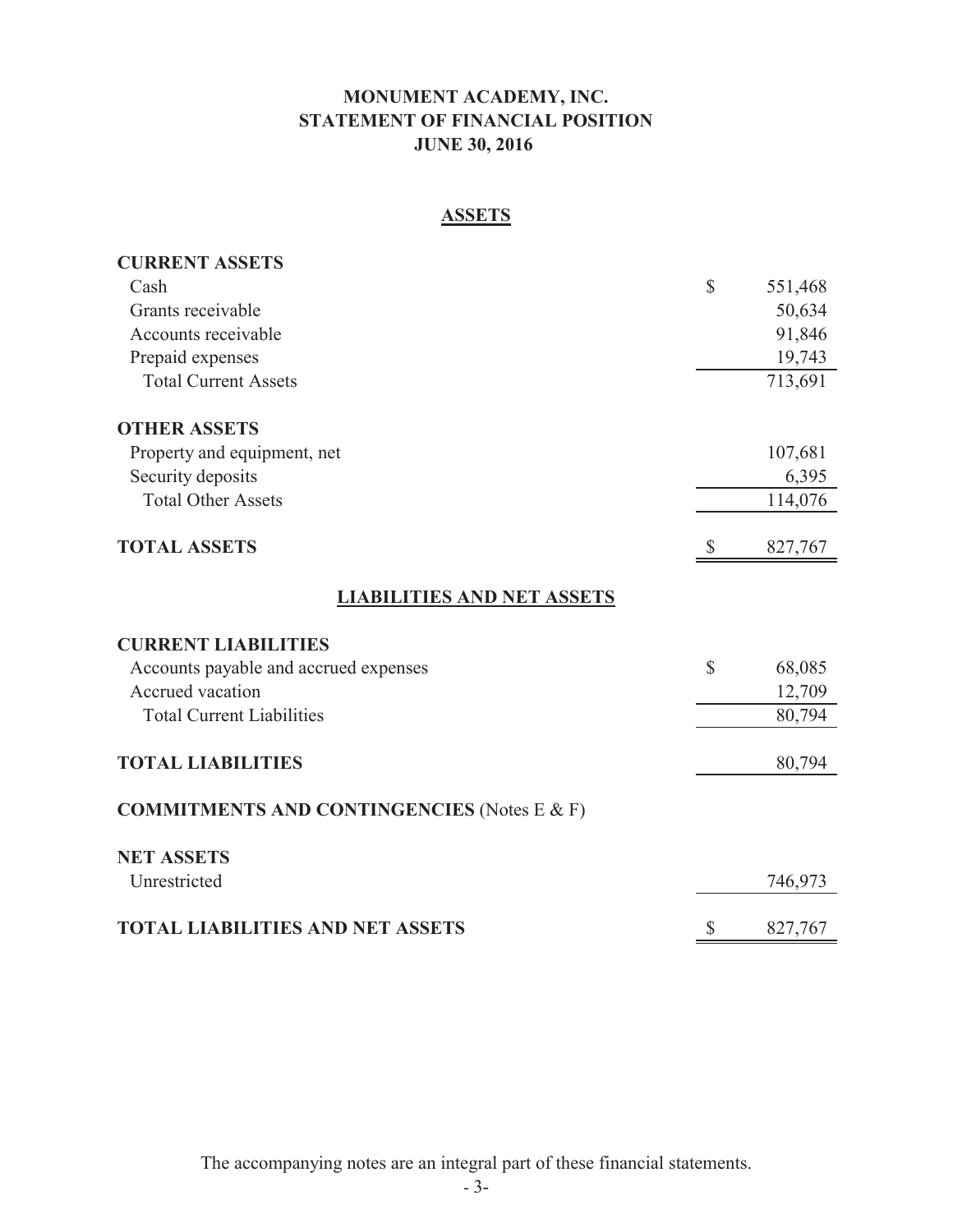| MONUMENT ACADEMY, INC. | STATEMENT OF ACTIVITIES | YEAR ENDED JUNE 30, 2016 |
|------------------------|-------------------------|--------------------------|
|                        |                         |                          |

|                                                      |                | 2016                      |                              |
|------------------------------------------------------|----------------|---------------------------|------------------------------|
|                                                      | Unrestricted   | Temporarily<br>Restricted | Total                        |
| PPORT<br>REVENUE AND SU                              |                |                           |                              |
| Per pupil appropriations                             | 1,914,703<br>S | ∽                         | 1,914,703<br>$\Theta$        |
| Per pupil facility allowance                         | 335,800        |                           | 335,800                      |
| Federal and local government entitlements and grants | 606,955        |                           | 606,955                      |
| Other grants and contributions                       | 399,954        | 25,000                    | 424,954                      |
| Donated materials                                    | 19,600         |                           | 19,600                       |
| Donated services                                     | 168,142        |                           | 168,142                      |
| Program service fees                                 | 238            |                           | 238                          |
| Net assets released from restrictions                | 25,000         | (25,000)                  |                              |
| Support<br><b>Total Revenue and</b>                  | 3,470,392      |                           | 3,470,392                    |
| <b>EXPENSES</b>                                      |                |                           |                              |
| services<br>Program/educational                      | 2,385,611      |                           | 2,385,611                    |
| Management and general                               | 454,207        |                           | 454,207                      |
| Fundraising                                          | 96,271         |                           | 96,271                       |
| Total Expenses                                       | 2,936,089      |                           | 2,936,089                    |
| SETS<br>CHANGE IN NET A                              | 534,303        |                           | 534,303                      |
| NET ASSETS, beginning of year                        | 212,670        |                           | 212,670                      |
| year<br>NET ASSETS, end of                           | 746,973        |                           | 746,973<br>$\leftrightarrow$ |

The accompanying notes are an integral part of these financial statements. The accompanying notes are an integral part of these financial statements.<br>-4-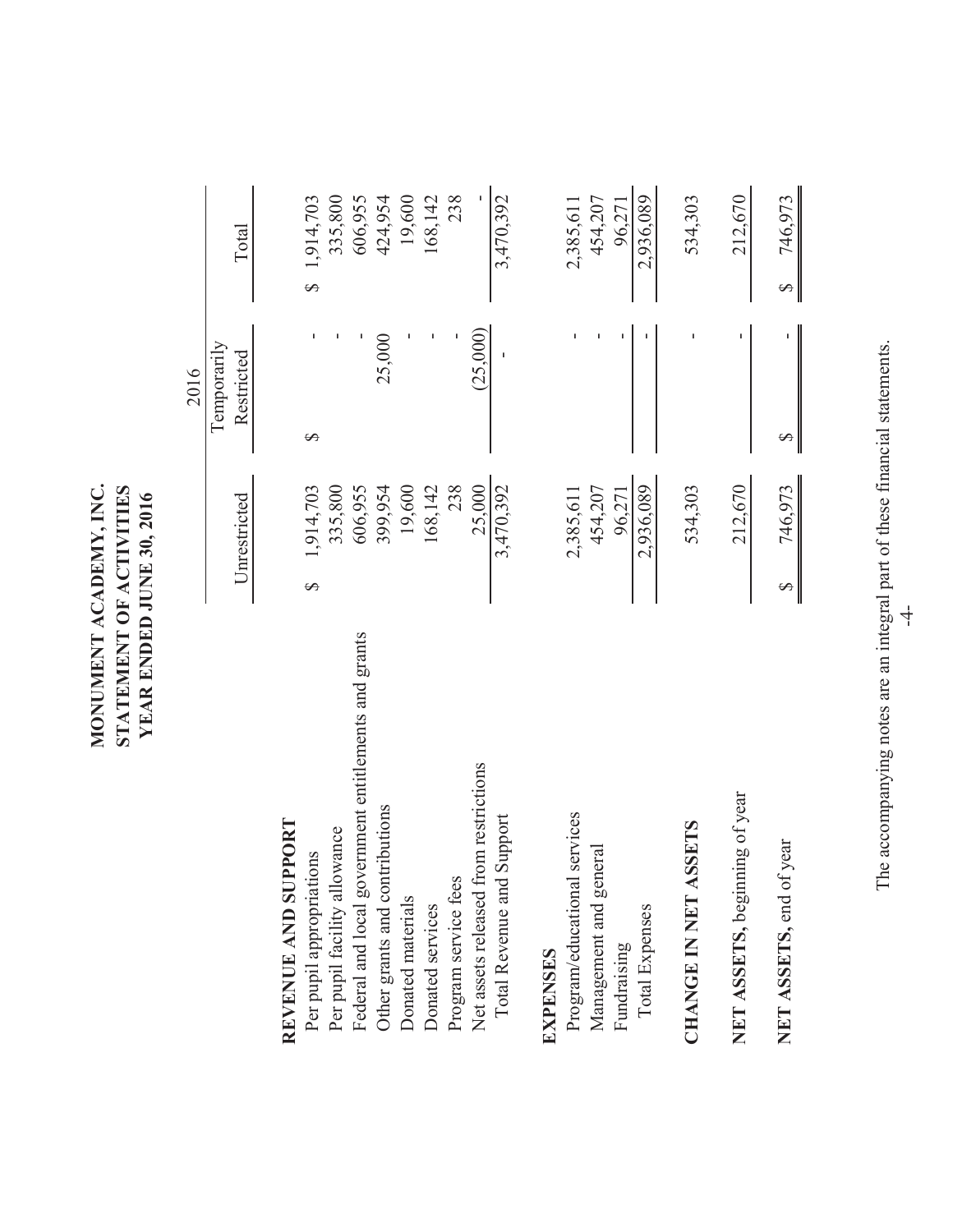#### **MONUMENT ACADEMY, INC. STATEMENT OF FUNCTIONAL EXPENSES YEAR ENDED JUNE 30, 2016**

|                                         | Program/           |              | <b>Supporting Services</b> |              |             |                 |
|-----------------------------------------|--------------------|--------------|----------------------------|--------------|-------------|-----------------|
|                                         | <b>Educational</b> |              | Management                 |              |             |                 |
|                                         | <b>Services</b>    |              | and General                |              | Fundraising | <b>Total</b>    |
| <b>Personnel Costs</b>                  |                    |              |                            |              |             |                 |
| Salaries                                | \$<br>1,162,265    | $\mathbb{S}$ | 121,601                    | \$           |             | \$<br>1,283,866 |
| <b>Employee benefits</b>                | 157,502            |              | 16,478                     |              |             | 173,980         |
| Payroll taxes                           | 100,661            |              | 10,531                     |              |             | 111,192         |
| Professional development                | 41,466             |              |                            |              |             | 41,466          |
| Other staff-related expense             | 48,603             |              | 6,668                      |              |             | 55,271          |
| In-kind Executive Director salary       |                    |              | 70,000                     |              | 70,000      | 140,000         |
| <b>Total Personnel Costs</b>            | 1,510,497          |              | 225,278                    |              | 70,000      | 1,805,775       |
| <b>Direct Student Costs</b>             |                    |              |                            |              |             |                 |
| Supplies, materials, snacks             | 60,991             |              |                            |              |             | 60,991          |
| Fieldwork and other transportation      | 13,628             |              |                            |              |             | 13,628          |
| Contracted instruction fees             | 126,131            |              |                            |              |             | 126,131         |
| Textbooks                               | 19,765             |              |                            |              |             | 19,765          |
| Student assessments                     | 14,066             |              |                            |              |             | 14,066          |
| Student food service                    | 127,271            |              |                            |              |             | 127,271         |
| Uniforms                                | 31,526             |              |                            |              |             | 31,526          |
| Other student costs                     | 57,984             |              |                            |              |             | 57,984          |
| <b>Total Direct Student Costs</b>       | 451,362            |              |                            |              |             | 451,362         |
| <b>Occupancy Expense</b>                |                    |              |                            |              |             |                 |
| Rent                                    | 319,149            |              | 33,391                     |              |             | 352,540         |
| Maintenance and repairs                 | 11,836             |              | 1,238                      |              |             | 13,074          |
| Utilities and garbage removal           | 759                |              | 79                         |              |             | 838             |
| Janitorial supplies                     | 507                |              | 53                         |              |             | 560             |
| <b>Total Occupancy Expense</b>          | 332,251            |              | 34,761                     |              |             | 367,012         |
| <b>Office Expense</b>                   |                    |              |                            |              |             |                 |
| Office supplies                         | 30,568             |              | 3,197                      |              |             | 33,765          |
| Equipment rental                        | 9,978              |              | 1,044                      |              |             | 11,022          |
| Telephone                               | 15,531             |              | 1,625                      |              |             | 17,156          |
| Postage                                 | 704                |              |                            |              |             | 704             |
| Printing and copying                    | 1,690              |              |                            |              |             | 1,690           |
| Computer support                        |                    |              | 9,900                      |              |             | 9,900           |
| <b>Total Office Expense</b>             | 58,471             |              | 15,766                     |              |             | 74,237          |
| <b>General Expense</b>                  |                    |              |                            |              |             |                 |
| Insurance                               |                    |              | 28,028                     |              |             | 28,028          |
| Authorizer fees                         |                    |              | 28,773                     |              |             | 28,773          |
| Accounting, auditing and payroll        |                    |              | 55,646                     |              |             | 55,646          |
| Legal fees                              | 6,000              |              |                            |              |             | 6,000           |
| Donated legal services                  |                    |              | 28,142                     |              |             | 28,142          |
| Other professional and fundraising fees |                    |              | 33,703                     |              | 26,271      | 59,974          |
| Dues, fees, and fines                   |                    |              | 2,534                      |              |             | 2,534           |
| Other general expense                   | 8,218              |              |                            |              |             | 8,218           |
| Donated materials                       | 3,750              |              |                            |              |             | 3,750           |
| Depreciation - operating assets         | 15,062             |              | 1,576                      |              |             | 16,638          |
| <b>Total General Expense</b>            | 33,030             |              | 178,402                    |              | 26,271      | 237,703         |
| <b>Total Expenses</b>                   | \$<br>2,385,611    | \$           | 454,207                    | $\mathbb{S}$ | 96,271      | \$<br>2,936,089 |

The accompanying notes are an integral part of these financial statements.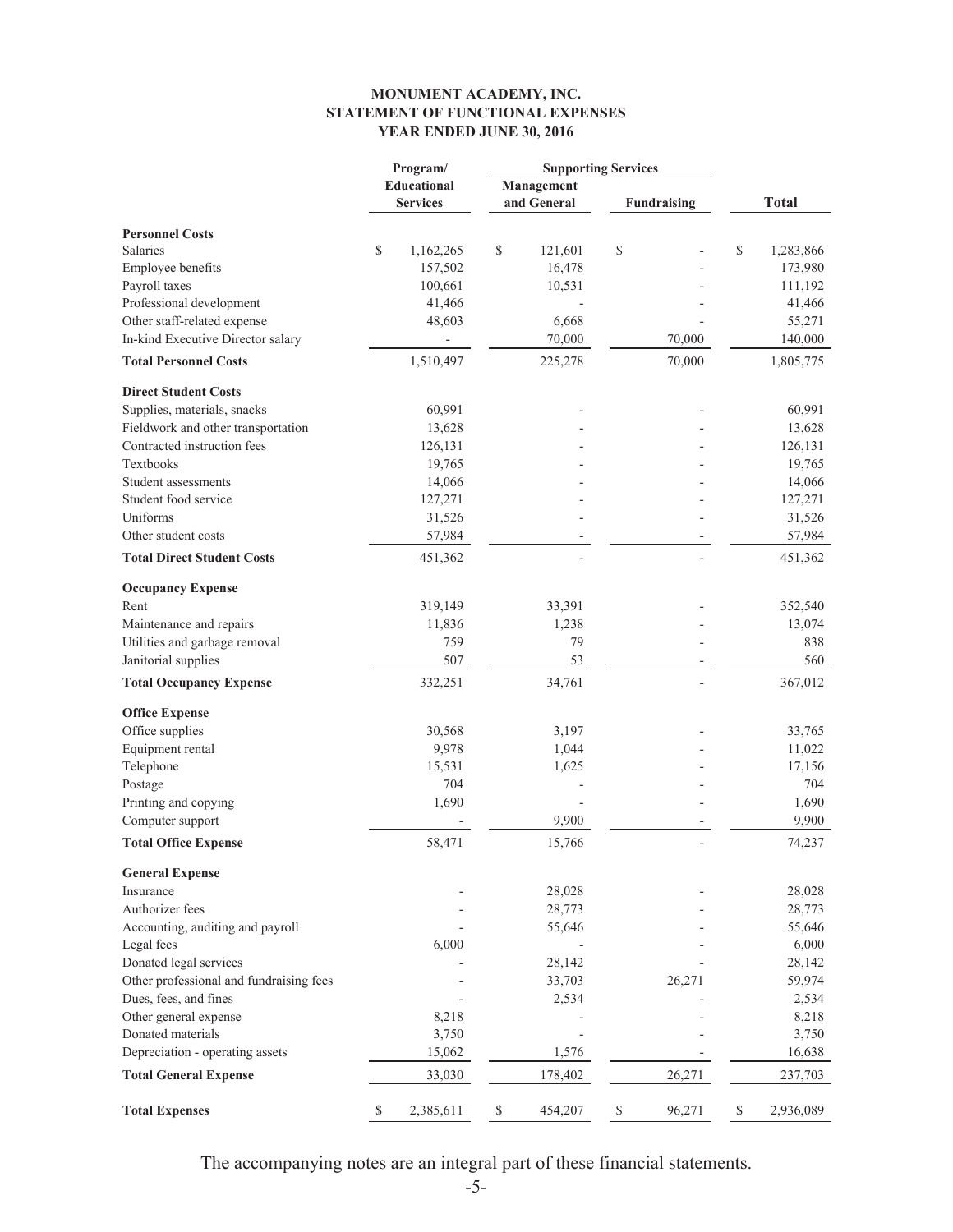# **MONUMENT ACADEMY, INC. STATEMENT OF CASH FLOWS YEAR ENDED JUNE 30, 2016**

## **CASH FLOWS FROM OPERATING ACTIVITIES**

| Change in net assets                                      | $\mathcal{S}$ | 534,303   |
|-----------------------------------------------------------|---------------|-----------|
| Adjustments to reconcile change in net assets to net cash |               |           |
| provided by operating activities                          |               |           |
| Depreciation                                              |               | 16,638    |
| Decrease (increase) in assets:                            |               |           |
| Grants receivable                                         |               | (50, 634) |
| Accounts receivable                                       |               | (63, 565) |
| Prepaid expenses                                          |               | 541       |
| Security deposits                                         |               | (5,000)   |
| (Decrease) increase in liabilities:                       |               |           |
| Accounts payable and accrued expenses                     |               | (6, 723)  |
| Accrued vacation                                          |               | 12,709    |
| Net Cash Provided by Operating Activities                 |               | 438,269   |
| <b>CASH FLOWS FROM INVESTING ACTIVITIES</b>               |               |           |
| Purchase of property and equipment                        |               | (79, 573) |
| Net Cash Used by Investing Activities                     |               | (79, 573) |
| <b>NET INCREASE IN CASH</b>                               |               | 358,696   |
| <b>CASH</b> , beginning of year                           |               | 192,772   |
| <b>CASH</b> , end of year                                 | \$            | 551,468   |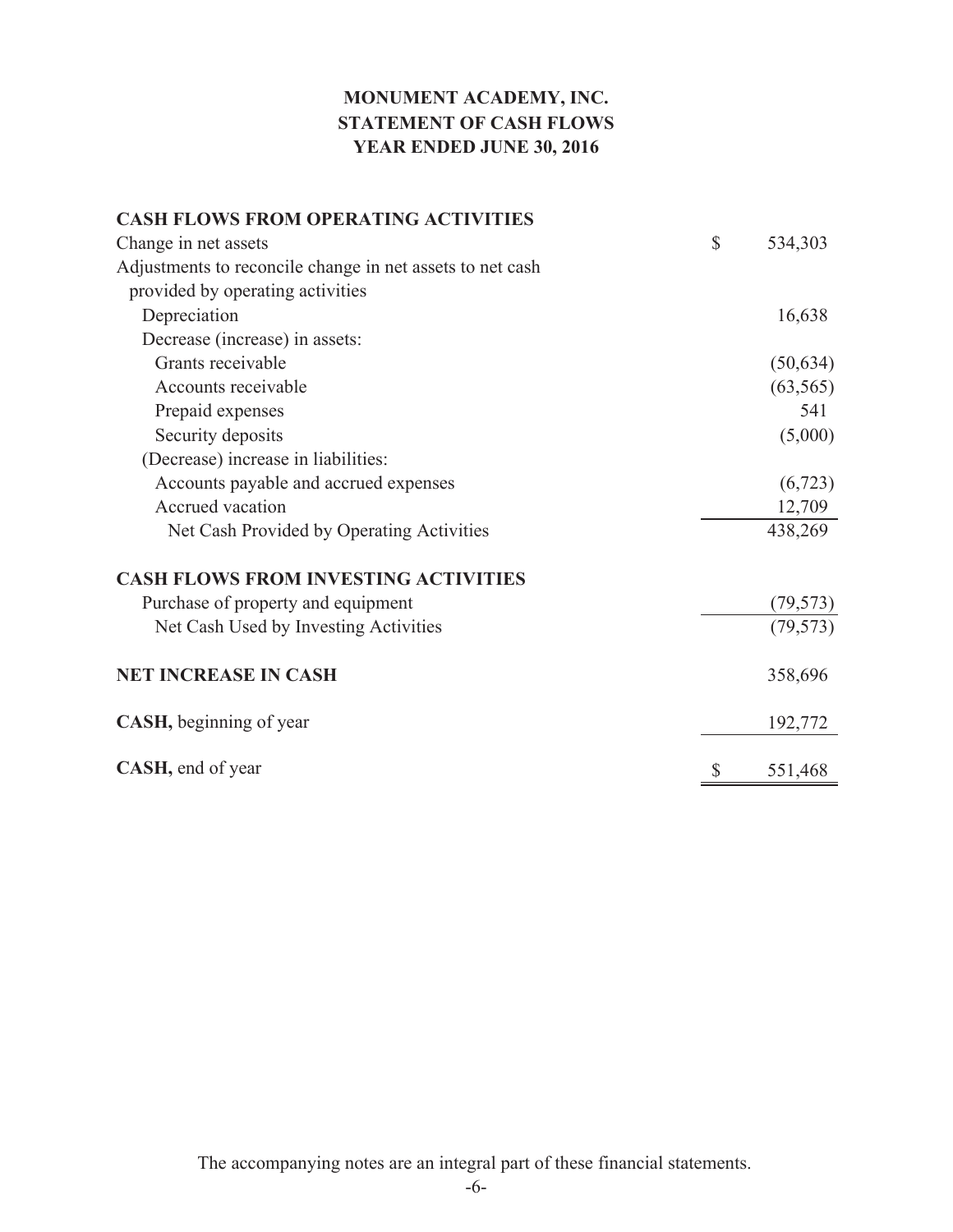## **MONUMENT ACADEMY, INC. NOTES TO THE FINANCIAL STATEMENTS JUNE 30, 2016**

## **NOTE A – NATURE OF ORGANIZATION**

Monument Academy, Inc. ("Monument Academy"), a District of Columbia not-for-profit corporation, was incorporated on September 13, 2013, exclusively for educational purposes. Monument Academy operates as part of the District of Columbia Public School system. Monument Academy is a weekday boarding school for students in Washington, DC. Monument Academy opened with it's first class of 40 fifth graders in August of 2015.

The mission of Monument Academy is to provide students, particularly those who have had or might have contact with the foster care system, with the requisite academic, social, emotional, and life skills to be successful in college, career, and community, and to create an outstanding school that attracts, supports, and retains exceptional and caring staff.

Monument Academy's primary sources of support are local appropriations for Charter Schools from the District of Columbia Government.

## **NOTE B – SUMMARY OF SIGNIFICANT ACCOUNTING POLICIES**

#### Basis of Presentation

Financial statement presentation follows Financial Accounting Standards Board ("FASB") Accounting Standards Codification ("ASC") Topic Not-for-Profit Entities. In accordance with the topic, Monument Academy is required to report information regarding its financial position and activities according to three classes of net assets. Accordingly, the net assets of Monument Academy and changes therein are classified and reported as follows:

*Unrestricted Net Assets* – Net assets not subject to donor-imposed stipulations

*Temporarily Restricted Net Assets* – Net assets subject to donor-imposed stipulations that may or will be met by either actions of Monument Academy and/or the passage of time

*Permanently Restricted Net Assets* – Net assets subject to donor-imposed stipulations that they be maintained permanently by Monument Academy. Monument Academy had no permanently restricted net assets during the year ended June 30, 2016.

#### Basis of Accounting

Monument Academy's financial statements are prepared on the accrual basis of accounting. Therefore, revenue and related assets are recognized when earned and expenses and related liabilities are recognized as the obligations are incurred.

#### Use of Estimates

Management uses estimates and assumptions in preparing financial statements in accordance with accounting principles generally accepted in the United States of America. Those estimates and assumptions affect the reported amounts of assets and liabilities, the disclosures of contingent assets and liabilities, and the reported amounts of revenues and expenses. Actual results could vary from the estimates that were assumed in preparing the financial statements.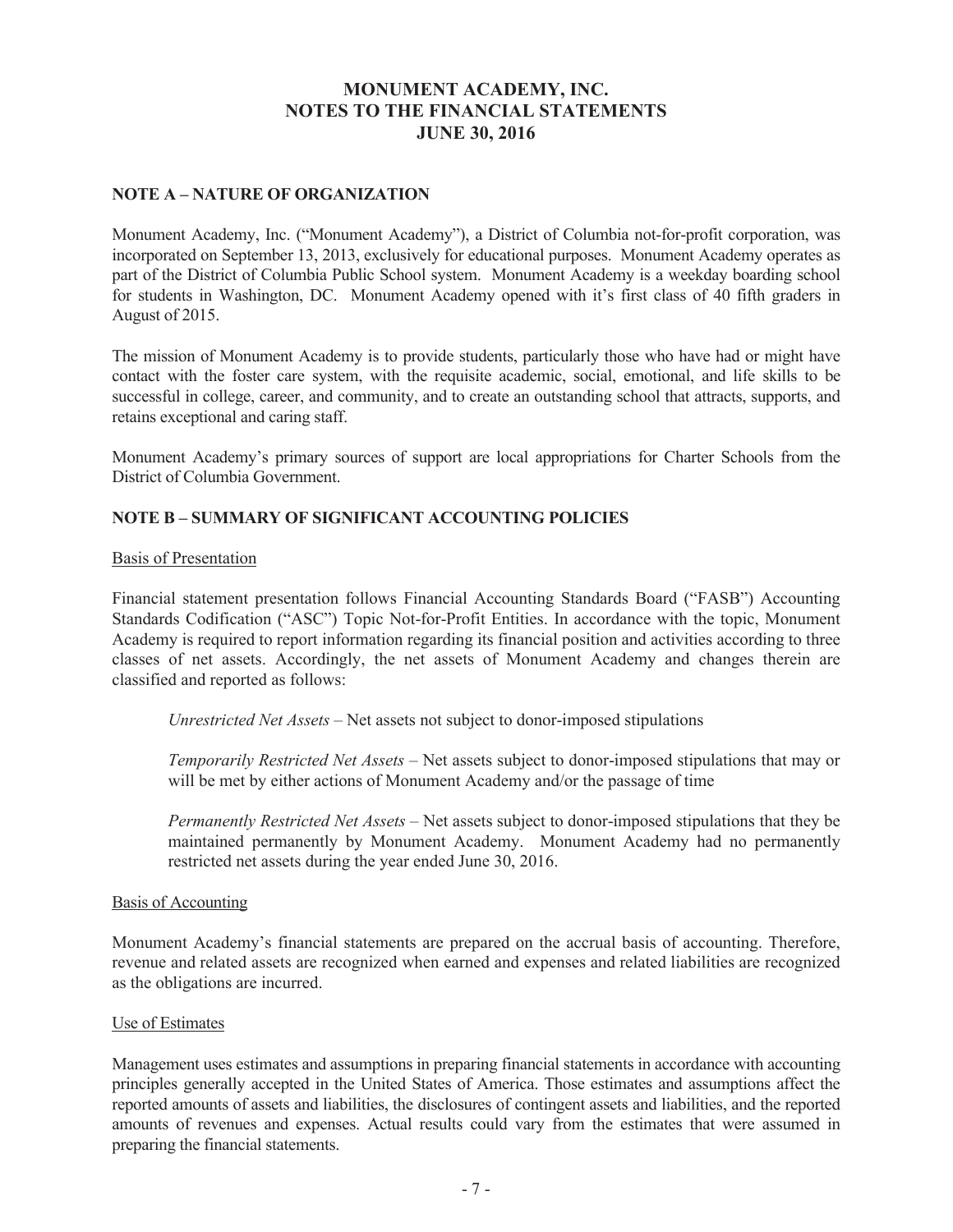## **MONUMENT ACADEMY, INC. NOTES TO THE FINANCIAL STATEMENTS JUNE 30, 2016** (continued)

## **NOTE B – SUMMARY OF SIGNIFICANT ACCOUNTING POLICIES** – continued

#### Cash

Monument Academy's cash balances are insured by the Federal Deposit Insurance Corporation up to \$250,000. Monument Academy believes it is not exposed to any significant credit risk on cash.

#### Accounts and Grants Receivable

Monument Academy's grants receivable consist of unsecured amounts due from public funding sources whose ability to pay are subject to appropriations. Monument Academy performs ongoing credit evaluations of its funding sources and generally does not require collateral. Due to the nature of funding from the federal government and the District of Columbia, management believes that all grants receivable will be collected within one year; therefore, no allowance for bad debt has been recorded.

Accounts receivables related to program service fees are recognized as revenue when earned. Accounts receivable are written off as uncollectible when payment has not been received after 180 days. Management believes that all outstanding accounts receivable will be collected, therefore no allowance for bad debt has been recorded.

#### Property and Equipment

Property and equipment are carried at cost or, if donated, at the approximate fair value at the date of donation. Monument Academy capitalizes all expenditures for property and equipment over \$1,000 or purchases of bulk assets over \$5,000. Depreciation is computed using the straight line method over the estimated useful lives of the assets, which ranges from 3 to 7 years. When assets are sold or otherwise disposed of, the asset and related accumulated depreciation and amortization are removed from the accounts, and any remaining gain or loss is included in operations. Repairs and maintenance are charged to expense when incurred.

#### Per Pupil Funding

Per pupil appropriated revenue is recognized during the period for which the associated educational services are provided. Per pupil appropriations includes \$1,535,023 for enhancements, such as special education, at risk students, and residential for the year ended June 30, 2016.

The Per Pupil Facilities Allowance is determined by the District of Columbia Public Charter Schools ("DCPCS") capital budget divided by the previous school year DCPCS total pupil count. For the year ended June 30, 2016, the Per Pupil Facilities Allowance equals \$3,072.

#### Federal and Local Government Entitlements and Grants

Grant revenues are received primarily from the District of Columbia Government. The grants are subject to audit by the grantor agencies. Such audits could result in a request for reimbursement by the agency for expenditures disallowed under the terms and conditions of the appropriate grantor. No provision for possible adjustment has been made in the accompanying financial statements because, in the opinion of management, such adjustment, if any, would not have a material effect on the financial statements.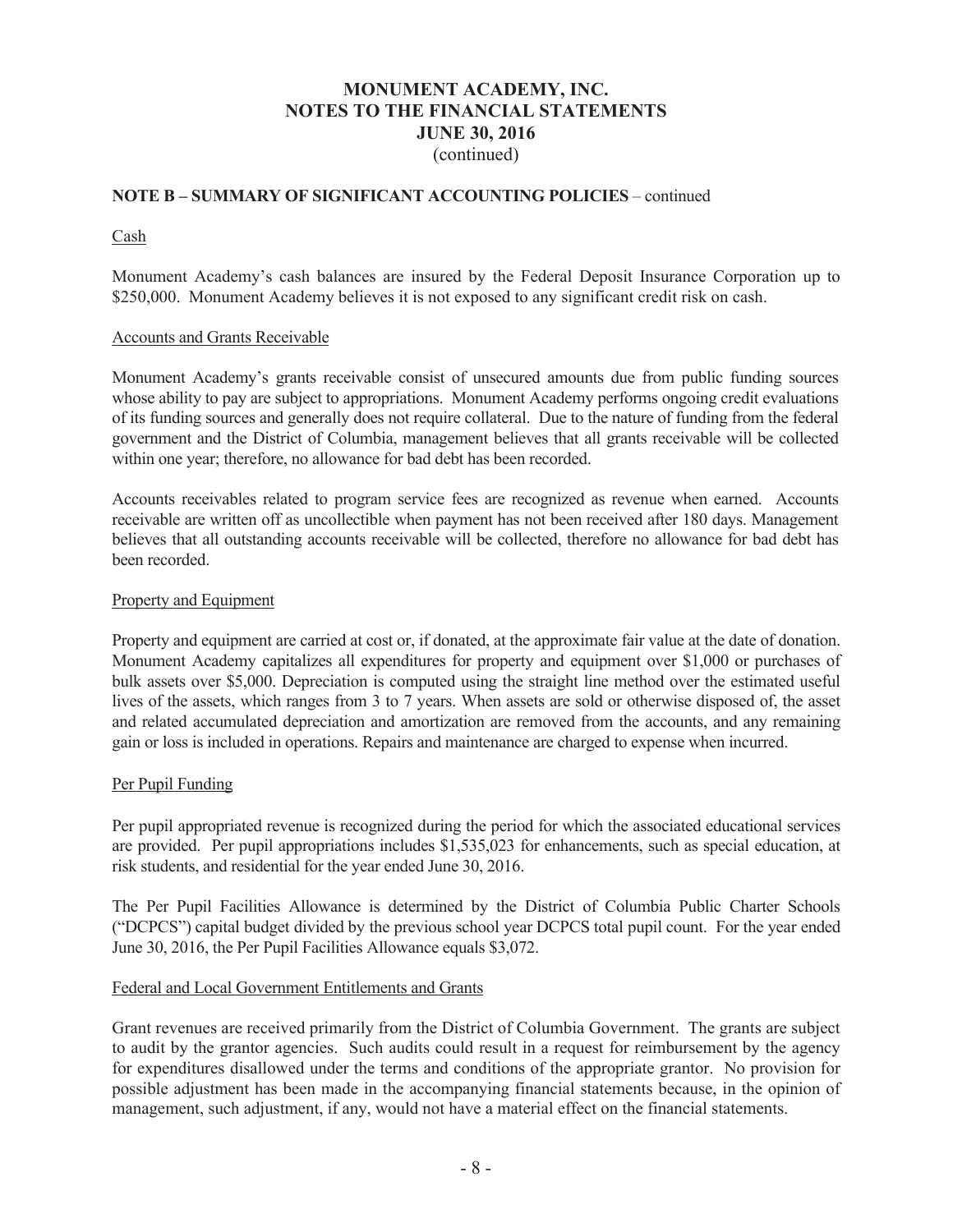## **MONUMENT ACADEMY, INC. NOTES TO THE FINANCIAL STATEMENTS JUNE 30, 2016** (continued)

## **NOTE B – SUMMARY OF SIGNIFICANT ACCOUNTING POLICIES** – continued

#### Other Grants and Contributions

Contributions received are recorded as unrestricted, temporarily restricted or permanently restricted support, depending on the existence and/or nature of any donor restrictions. When a restriction expires (that is, when a stipulated time restriction ends or the purpose of the restriction is accomplished), temporarily restricted net assets are reclassified to unrestricted net assets and reported in the statement of activities as net assets released from restrictions.

#### Program Service Fees

Program service fee revenue is primarily from the school store and is recognized when earned.

#### Functional Expenses

The costs of providing Monument Academy's various programs and supporting services have been summarized on a functional basis in the accompanying statement of activities. Accordingly, certain costs have been allocated among the programs, management and general, and fundraising services benefited.

#### Donated Services and Materials

Donated materials are recorded at fair market value at the date of donation. Monument Academy received donated materials in the amount of \$19,600 for the year ended June 30, 2016. Donated services are recognized at their fair value if the service requires specialized skills and the services would typically need to be purchased, if not donated. Contributed services and promises to give services that do not meet the above criteria are not recognized. Monument Academy received donated legal services totaling \$28,142 during the year ended June 30, 2016, which met the criteria for recognition. Monument Academy also received in-kind Executive Director services totaling \$140,000 during the year ended June 30, 2016, which met the criteria for recognition.

## **NOTE C – INCOME TAXES**

Monument Academy qualifies as a tax exempt organization under Section 501(c) (3) of the Internal Revenue Code. In addition, Monument Academy is classified as an entity that is not a private foundation under Section 509(a) (1).

Monument Academy believes that it has appropriate support for any tax positions taken, and as such, does not have any uncertain tax positions that are material to the financial statements or that would have an effect on its tax-exempt status. There are no unrecognized tax benefits or liabilities that need to be recorded.

Monument Academy's information returns are subject to examination by the Internal Revenue Service for a period of three years from the date they were filed, except under certain circumstances. Monument Academy's information returns for the years ended June 30, through are open for a tax examination by the Internal Revenue Service, although no request has been made as of the date of these financial statements.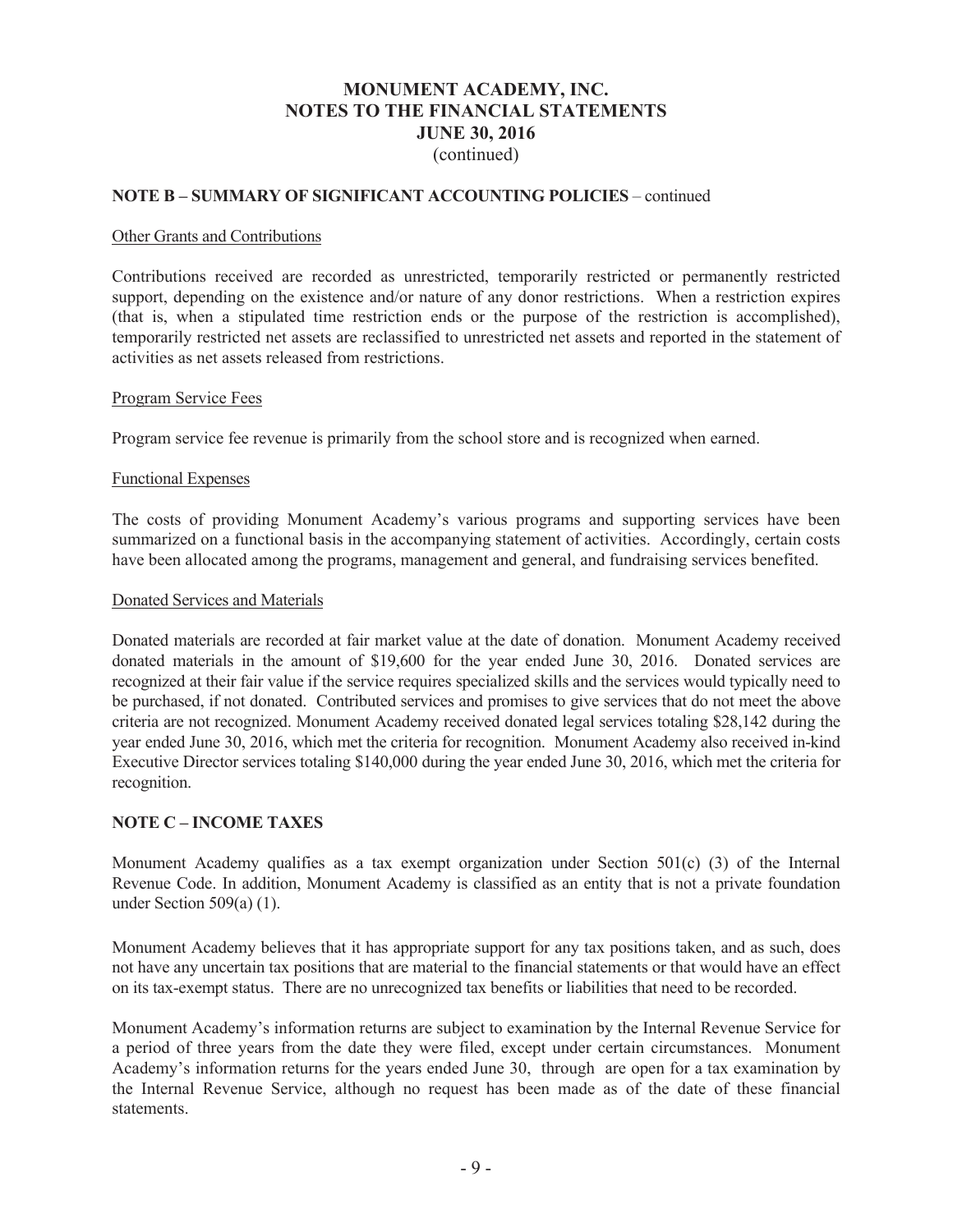## **MONUMENT ACADEMY, INC. NOTES TO THE FINANCIAL STATEMENTS JUNE 30, 2016** (continued)

## **NOTE D – PROPERTY AND EQUIPMENT**

The following is a summary of property and equipment at June 30, 2016.

| Furniture and equipment     | 106,771  |
|-----------------------------|----------|
| Computers                   | 16,605   |
|                             | 123,376  |
| Accumulated depreciation    | (15,695) |
| Property and Equipment, net | 107.681  |

Depreciation expense totaled \$16,638 for the year ended June 30, 2016.

## **NOTE E – OPERATING LEASES**

#### *School Grounds*

On July 24, 2015, Monument Academy entered into a use agreement with Charter School Incubator Initiative ("CSII") to use a portion of the school facility. In accordance with this use agreement CSII has agreed to grant use of approximately 47,000 square feet of space within the former Gibbs Elementary School. The term of the agreement continues through June 30, 2020 and may be extended for up to three additional terms of five years each. This use agreement is subject to and subordinate to the terms of the prime lease between the District of Columbia and CSII for the school. In exchange for this use of space, Monument Academy has agreed to pay CSII a usage fee equal to the number of students enrolled with Monument Academy multiplied by the Per Pupil Facilities Allowance, as determined annually, payable in equal quarterly installments on August 1, November 1, February 1, and May 1. Accordingly, Monument Academy cannot reasonably estimate its future minimum payments under the terms of this agreement. During the year ended June 30, 2016, rent expense under this agreement was \$352,540.

#### *Equipment*

In August 2015, Monument Academy entered into a copier lease with a five year term. Under the terms of this lease the base monthly payment due totals \$452 in addition to charges for maintenance and supplies used. Future minimum payments under this lease agreement are as follows for the year ended June 30:

| 2017  | \$<br>5,426 |
|-------|-------------|
| 2018  | 5,426       |
| 2019  | 5,426       |
| 2020  | 5,426       |
| 2021  | 452         |
| Total | 22,156      |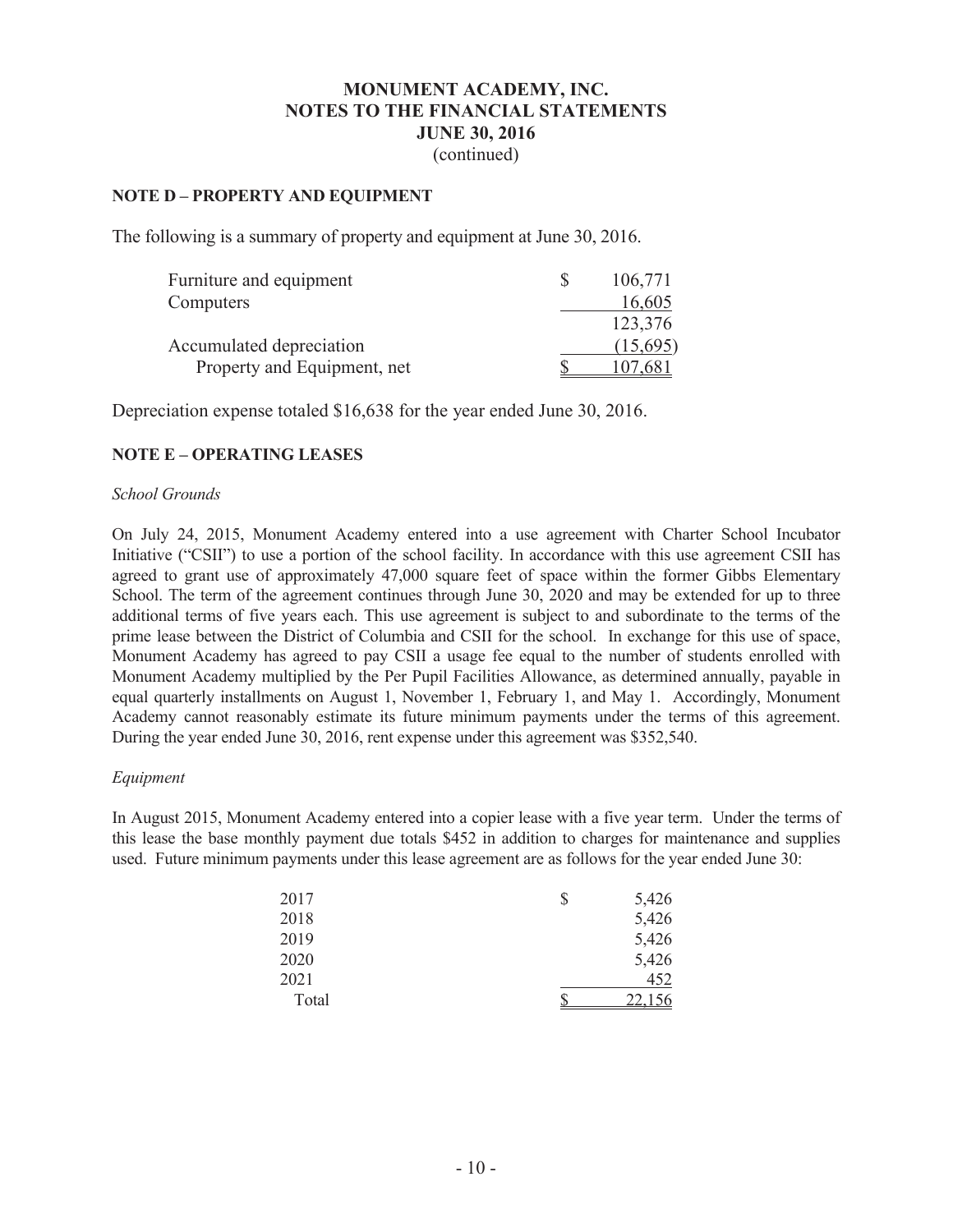# **MONUMENT ACADEMY, INC. NOTES TO THE FINANCIAL STATEMENTS JUNE 30, 2016**

(continued)

## **NOTE F - COMMITMENTS AND CONTINGENCIES**

On July 31, 2015, Monument Academy entered into a guaranty agreement to induce United Bank (the "Beneficiary") to make a loan to CSII (the "Borrower"). This guaranty agreement relates to a loan from United Bank to CSII for \$8,200,000 with a term of July 31, 2015 through September 15, 2020. The proceeds of the loan are for improvements to the facility from which Monument Academy operates. Under the terms of the guaranty agreement, Monument Academy unconditionally guarantees to the Beneficiary the obligations of the Borrower with respect to the payment of principal, interest and fees, related to the loan, however, Monument Academy shall have no duty to pay or perform the guaranteed obligations unless the Borrower first defaults in the payments and/or performance of its obligations under the related loan agreement.

## **NOTE G - DISTRICT OF COLUMBIA PUBLIC CHARTER SCHOOL BOARD CONTRACT**

Monument Academy has been approved by the District of Columbia Public Charter School Board to operate a charter school in the District of Columbia. The contract was dated July 1, 2015. The contract provides for a 15 year charter unless sooner terminated in accordance with the contract.

## **NOTE H - RETIREMENT PLAN**

During January 2015, a qualified 401(k) Plan was established for eligible employees after one year of employment. The 401(k) Plan allow the participants to make voluntary contributions up to the maximum amount allowable by the Internal Revenue Code and are eligible to make such contributions upon date of hire. Eligible participants receive automatic elective deferrals upon enrollment in the plan. These elective deferrals begin at a rate of 3% of the participant's salary and subsequently increase 1% each year up to the maximum automatic elective deferral of 6%. Monument Academy matches 100% of the participant's contribution up to 3% of the participant's salary, and 50% of participant's contribution between 3% and 6%, subject to a vesting schedule. Total expenses related to the Plan for the year ended June 30, 2016 totaled \$22,308.

## **NOTE I - CONCENTRATION OF RISK**

Monument Academy is dependent on per-pupil funding from the District of Columbia Public School System, as authorized by the District of Columbia Public Charter School Board. During the year ended June 30, 2016, 68% of total revenue and support was provided by per-pupil funding.

Monument Academy maintains its cash in several financial institutions. The cash balances are insured by the Federal Deposit Insurance Corporation ("FDIC") up to \$250,000. Monument Academy's cash routinely exceeds the FDIC limit. Management does not believe Monument Academy is exposed to any significant credit risk on its cash and cash equivalents.

## **NOTE J - SUBSEQUENT EVENTS**

As required by the Subsequent Events topic of the FASB ASC, management evaluated subsequent events through November 16, 2016, which is the date these financial statements were available to be issued. There were no material subsequent events that required recognition or additional disclosure in these financial statements.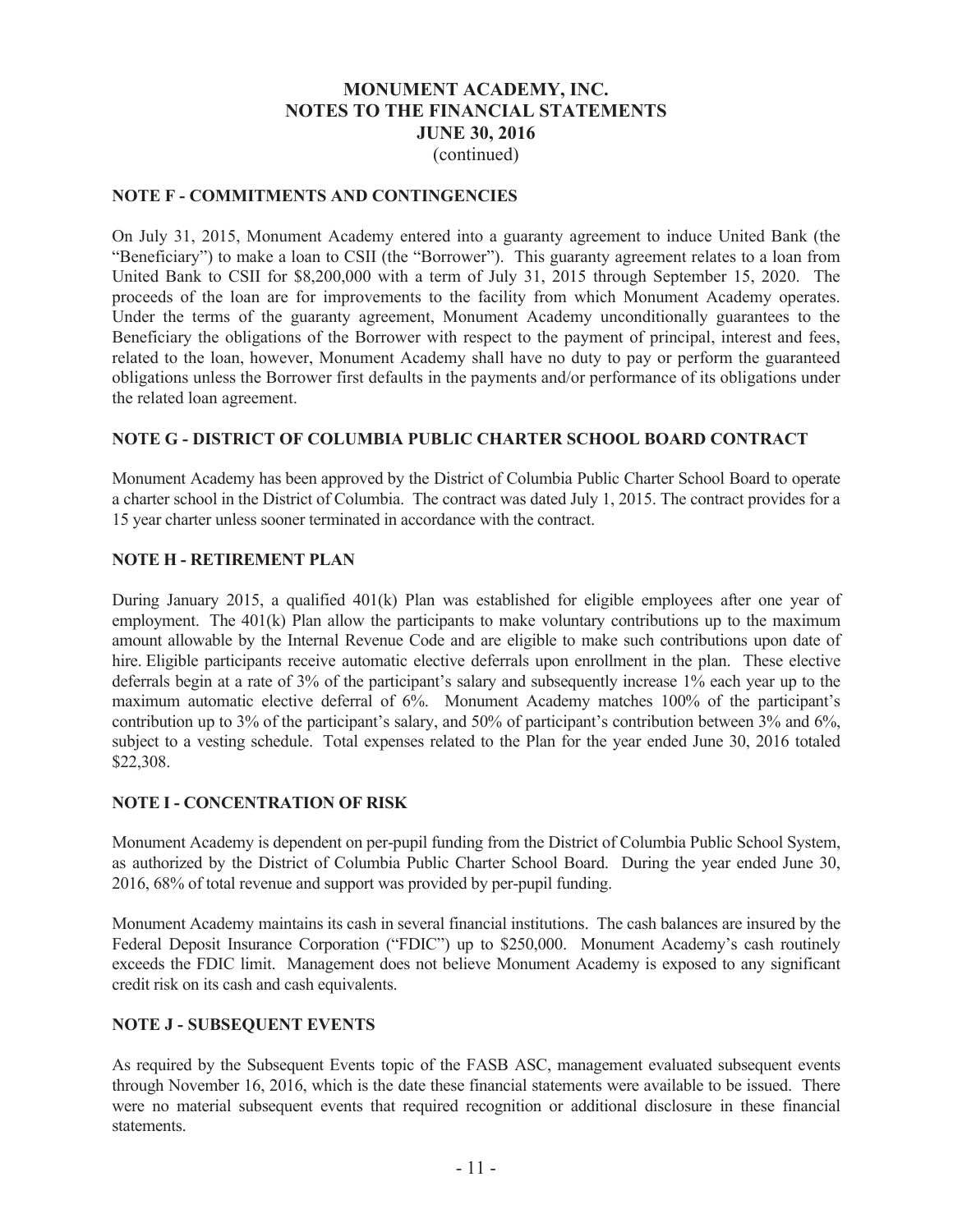

1730 Rhode Island Avenue, NW Suite 800 Washington, DC 20036 (202) 296-3306 Fax: (202) 296-0059

## **INDEPENDENT AUDITOR'S REPORT ON INTERNAL CONTROL OVER FINANCIAL REPORTING AND ON COMPLIANCE AND OTHER MATTERS BASED ON AN AUDIT OF FINANCIAL STATEMENTS PERFORMED IN ACCORDANCE WITH** *GOVERNMENT AUDITING STANDARDS*

Board of Trustees Monument Academy, Inc. Washington, DC

We have audited, in accordance with the auditing standards generally accepted in the United States of America and the standards applicable to the financial audits contained in the *Government Auditing Standards* issued by the Comptroller General of the United States, the financial statements of Monument Academy, Inc. (a nonprofit organization) ("Monument Academy"), which comprise the statement of financial position as of June 30, 2016, and the related statements of activities, functional expenses, and cash flows, for the year then ended, and the related notes to the financial statements, and have issued our report thereon dated November 16, 2016.

## **Internal Control Over Financial Reporting**

In planning and performing our audit of the financial statements, we considered Monument Academy's internal control over financial reporting (internal control) to determine the audit procedures that are appropriate in the circumstances for the purpose of expressing our opinion on the financial statements, but not for the purpose of expressing an opinion on the effectiveness of Monument Academy's internal control. Accordingly, we do not express an opinion on the effectiveness of Monument Academy's internal control.

A *deficiency in internal control* exists when the design or operation of a control does not allow management or employees, in the normal course of performing their assigned functions, to prevent, or detect and correct misstatements on a timely basis. A *material weakness* is a deficiency, or a combination of deficiencies, in internal control such that there is a reasonable possibility that a material misstatement of the entity's financial statements will not be prevented, or detected and corrected on a timely basis. A *significant deficiency* is a deficiency, or a combination of deficiencies, in internal control that is less severe than a material weakness, yet important enough to merit attention by those charged with governance.

Our consideration of internal control was for the limited purpose described in the first paragraph of this section and was not designed to identify all deficiencies in internal control that might be material weaknesses or significant deficiencies. Given these limitations, during our audit we did not identify any deficiencies in internal control that we consider to be material weaknesses. However, material weaknesses may exist that have not been identified.